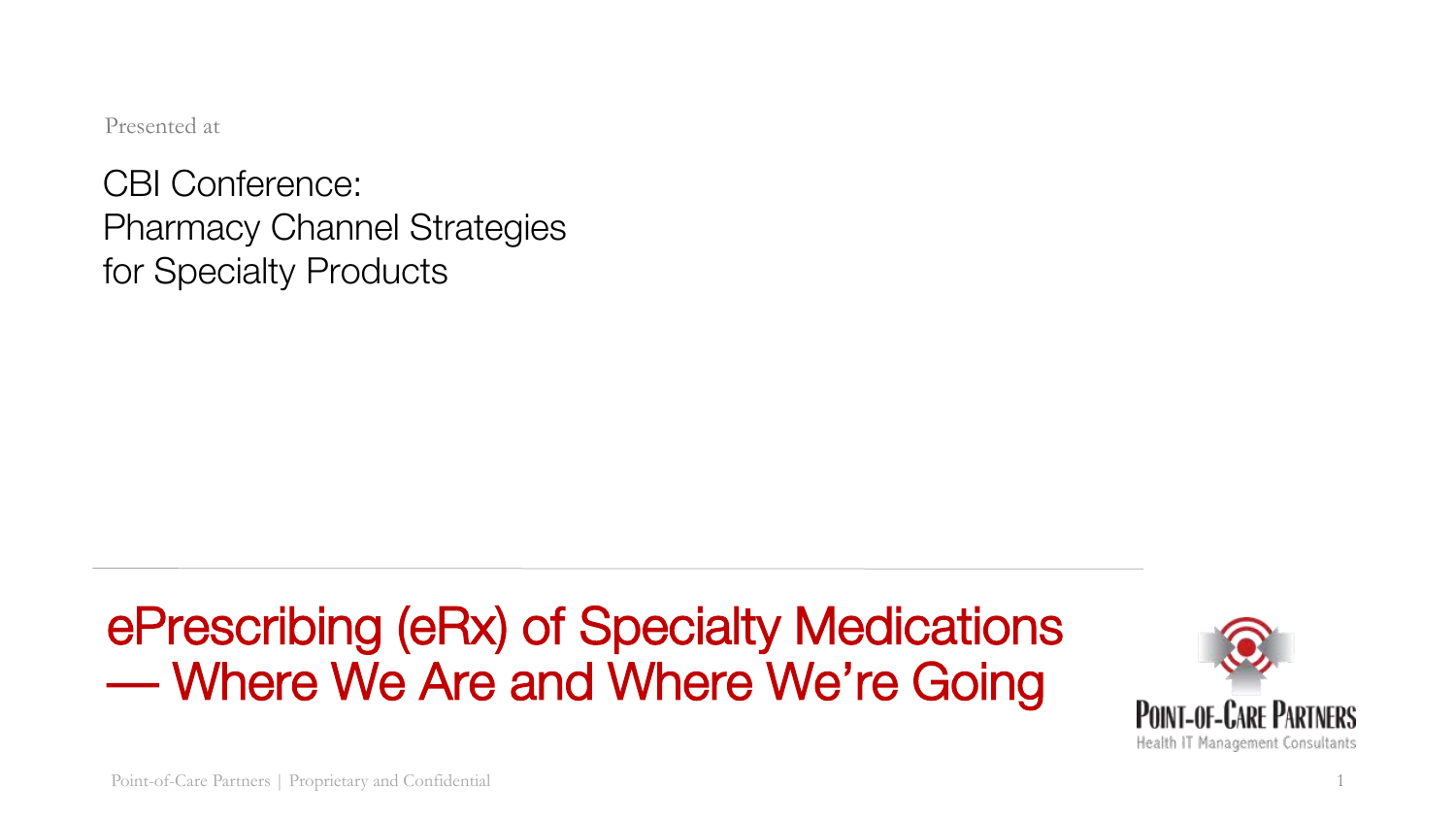## Specialty Medications: A Force of Health Care

- Administered to small populations with **rare and chronic diseases**.
- **Expanding to larger populations**  and therapeutic areas.
- Complex, large molecule and biologic drugs distributed through **multiple pharmacy models**.
- Majority require **clinical management** and **special handling**.

Specialty medications are a growing and significant part of the nation's drug spend.

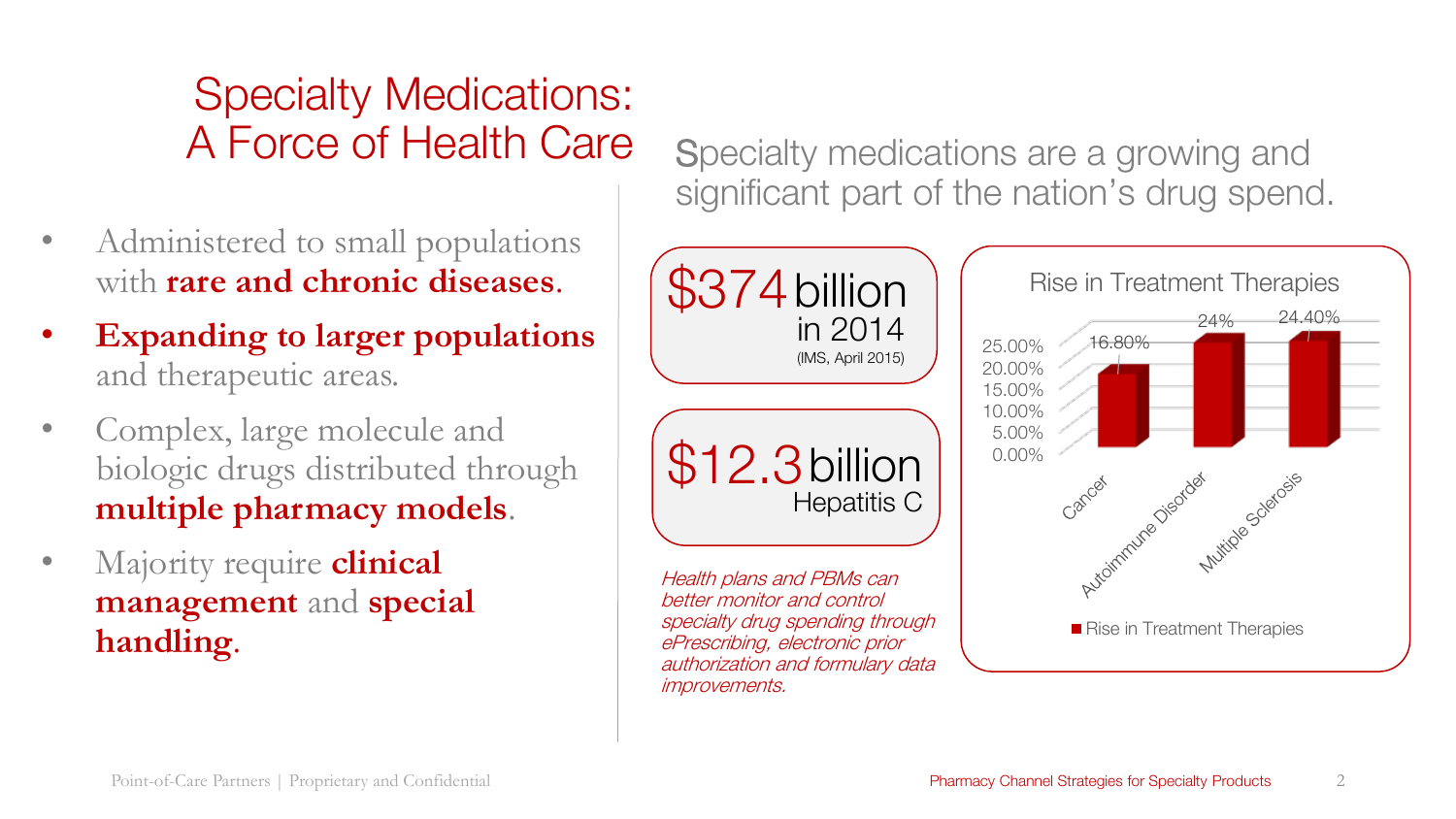## Specialty drugs continue to grow

While the volume of specialty medications is less than 1% of total prescriptions, US spending on specialty drugs is projected to **grow 67% by the end of 2015.**

Specialty medications are the fastest-growing sector in the American healthcare system, expected to jump two-thirds by 2015, and **account for half of all drug costs by 2018.**

Specialty medications can run at \$2,000 per month per patient; **those at the high-end cost upwards of \$100,000 to \$750,000 per year.** 



Specialty Drugs as % of Total Drug Spend

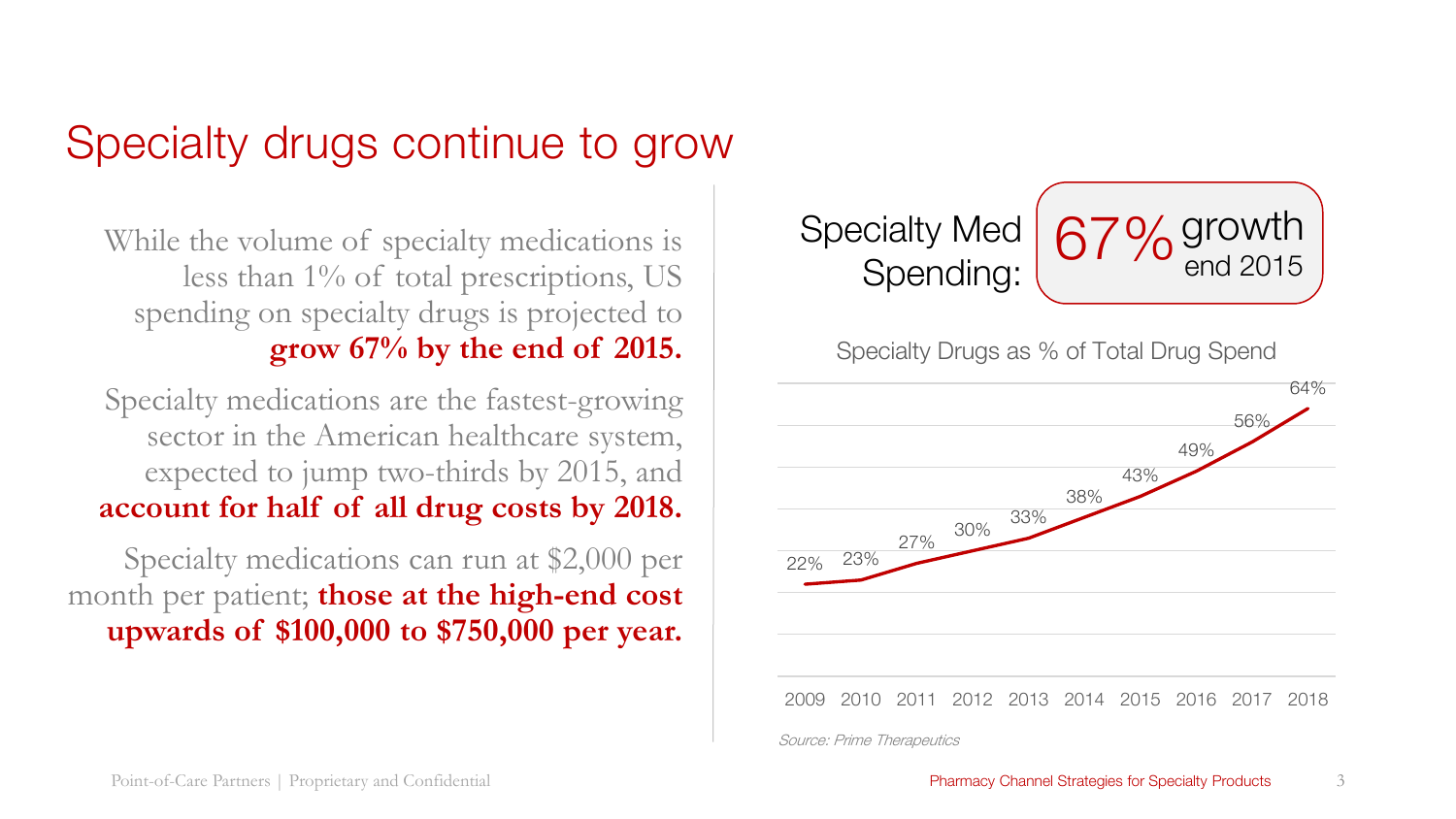### Quick Facts on Specialty Pharmaceuticals

- Cost per month generally ranges from **\$2,500 to \$50,000**.
- **Two-thirds** of new FDA approvals are for specialty drugs.
- **8 of the 10** top highest revenue drugs in 2016 will be specialty.
- Patients on these medications are complex, high-cost, and require regular follow-up.

National studies showed that specialty pharmacy had grown upwards of 20% per year, a trend projected to continue, and that by 2020 specialty was estimated to account for 40% of all drug spend.

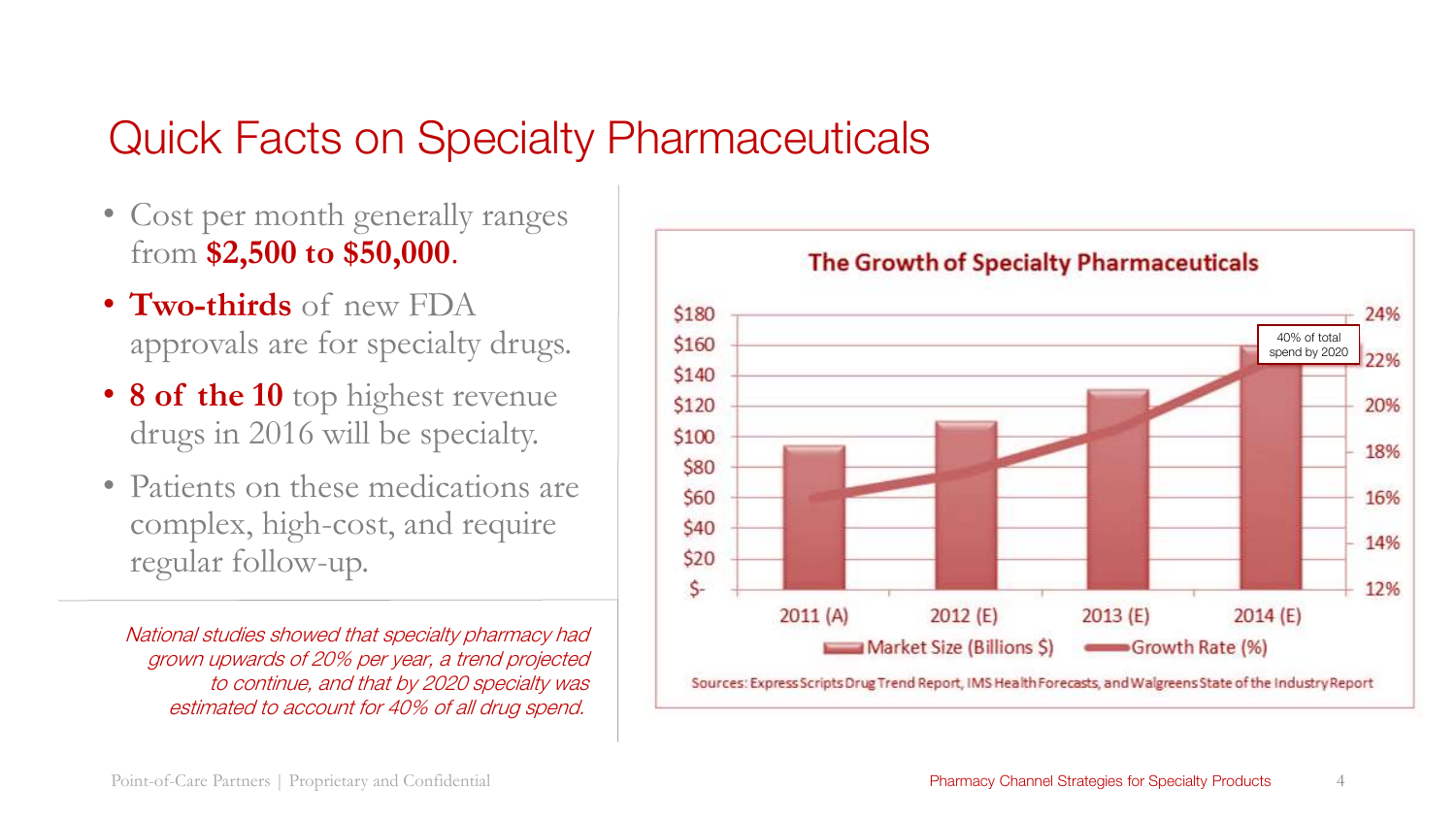# Today's specialty prescribing process: Obsolete. Manual. Inefficient.



Prescription is typically **faxed** to pharmacy.



Prescriber "unknowns":

- patient copayment
- contracted pharmacies
- prior authorization
- REMS
- financial assistance



**Time intensive**  for pharmacy:

Multiple calls to determine coverage, if prior authorization/REMS is required.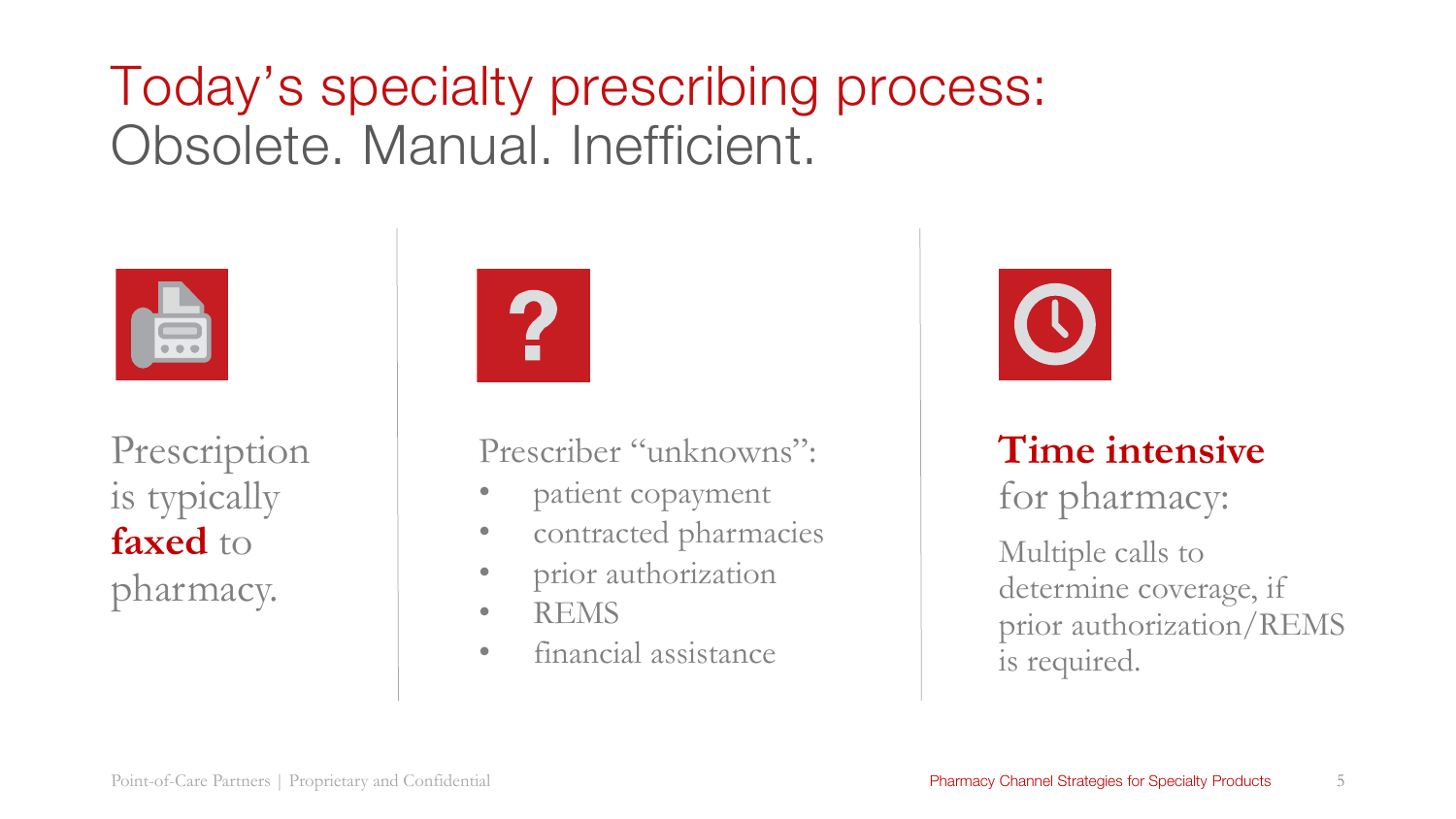## Types of Specialty Prescription Transactions

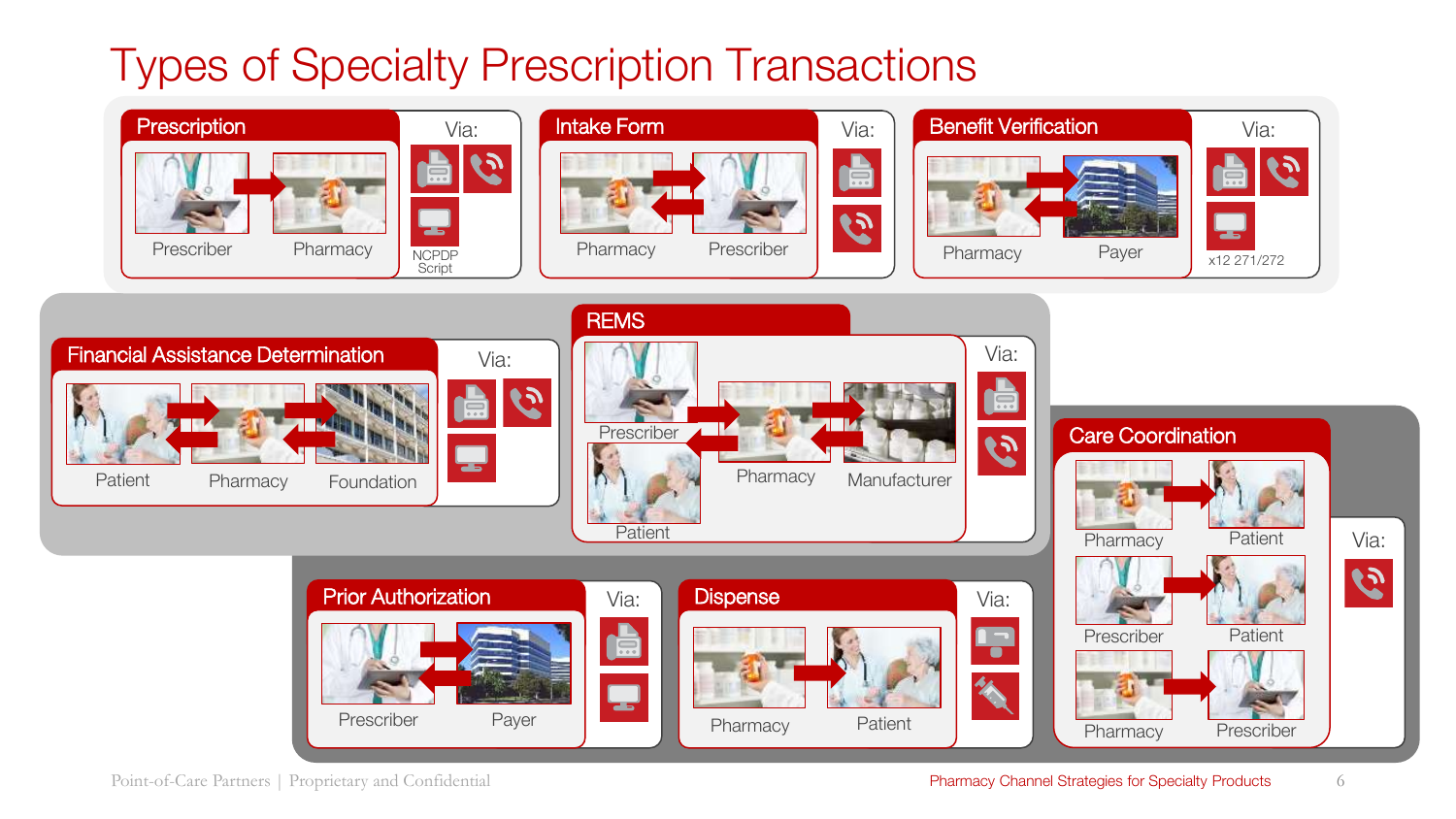# Challenges in Specialty Prescribing

#### Manual processes cause excess time delays\*

- Paper Forms: **19.2 minute** manual input
- Benefits Verification: **1 week** backlog; 60% accuracy
- PA Forms: **1 week** submission to results delay
- REMS: 1/3 orders delayed **7+ days** by patient sign-off
- Payment/Shipping: **2 day** delay for patient confirmation
- Refills: **10 day** average turnaround

Delays result in fewer patients served

#### Bottlenecks accumulate –

It currently takes an average of **3-6 weeks** for a patient to receive their specialty medication after it is prescribed.

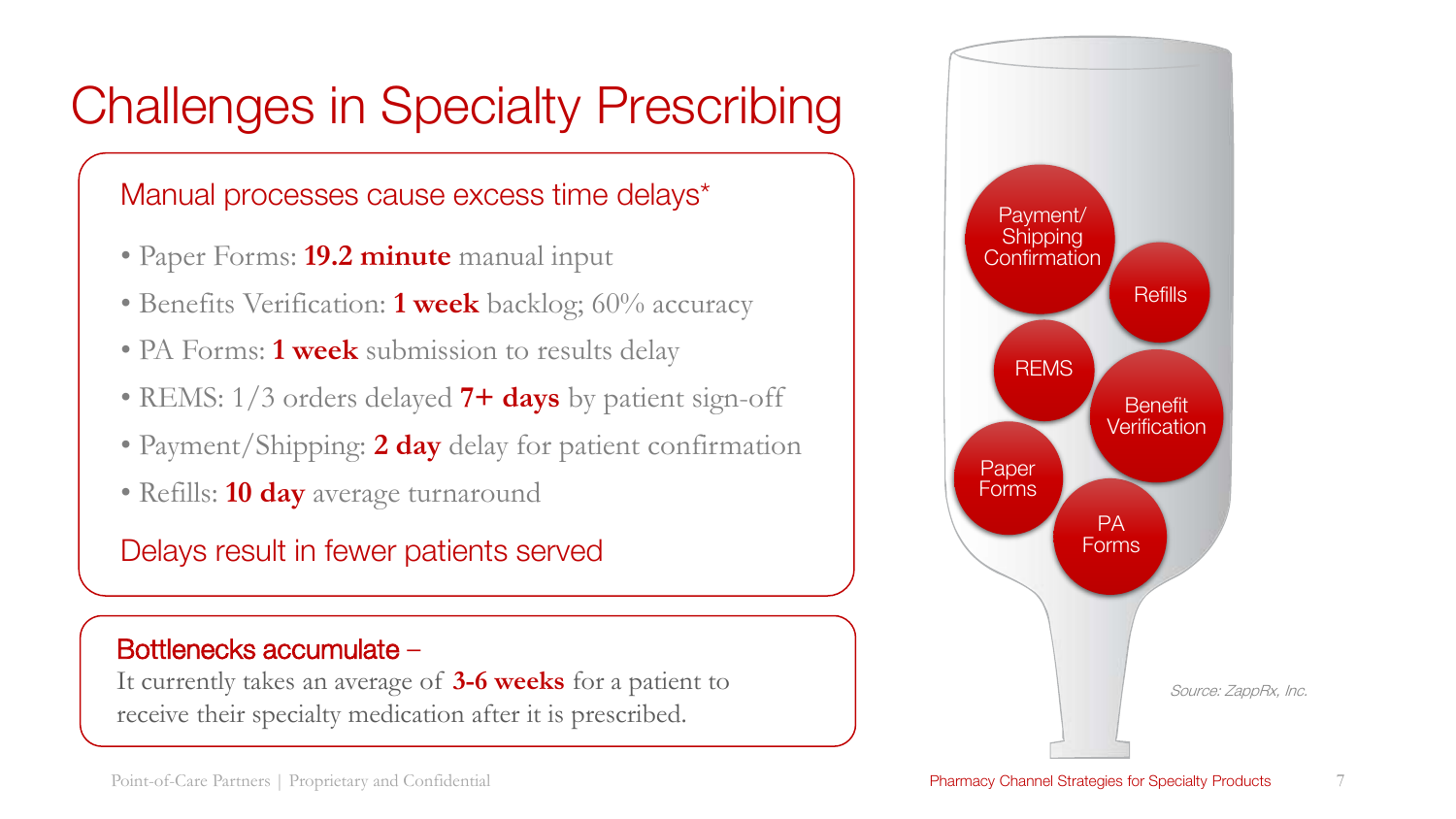## Specialty ePrescribing Drivers

| <b>Medication Compliance</b>                | Medication Non-Adherence: 100,000 unnecessary<br>deaths and costs \$200 billion.         |
|---------------------------------------------|------------------------------------------------------------------------------------------|
| <b>Patient safety</b>                       | Improves first fill rates, facilitates renewals and improves<br>prescription legibility. |
| <b>Government incentives</b>                | Help prescribers meet Meaningful Use thresholds.                                         |
| <b>Improve workflow</b><br>and efficiencies | Eliminates tedious manual processes, dramatically<br>reducing administrative costs.      |
| <b>Cost containment</b>                     | Helps all stakeholders monitor and control specialty<br>drug spending.                   |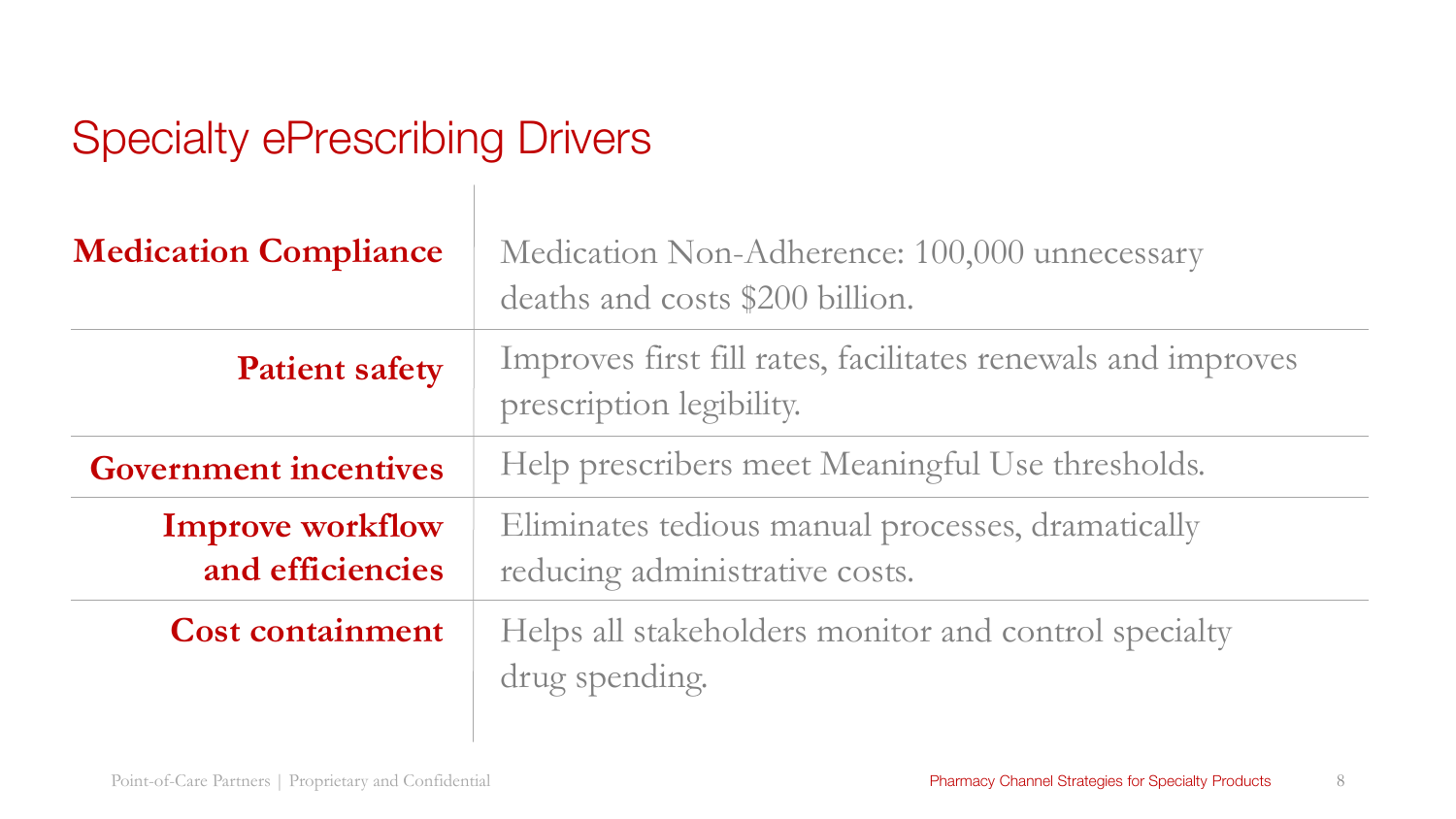## Specialty ePrescribing: The Infrastructure is in place

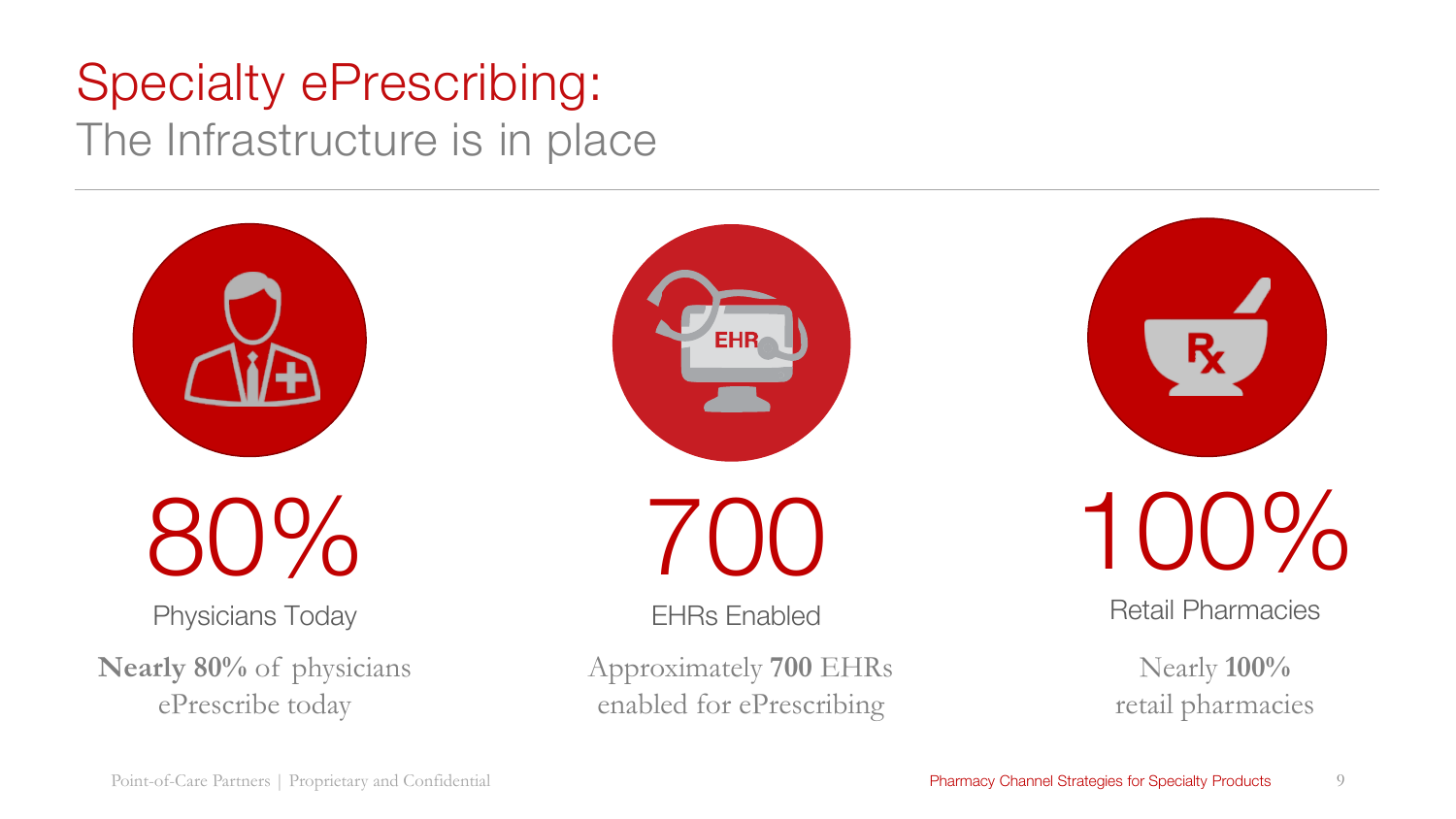## Current ePrescribing Flow

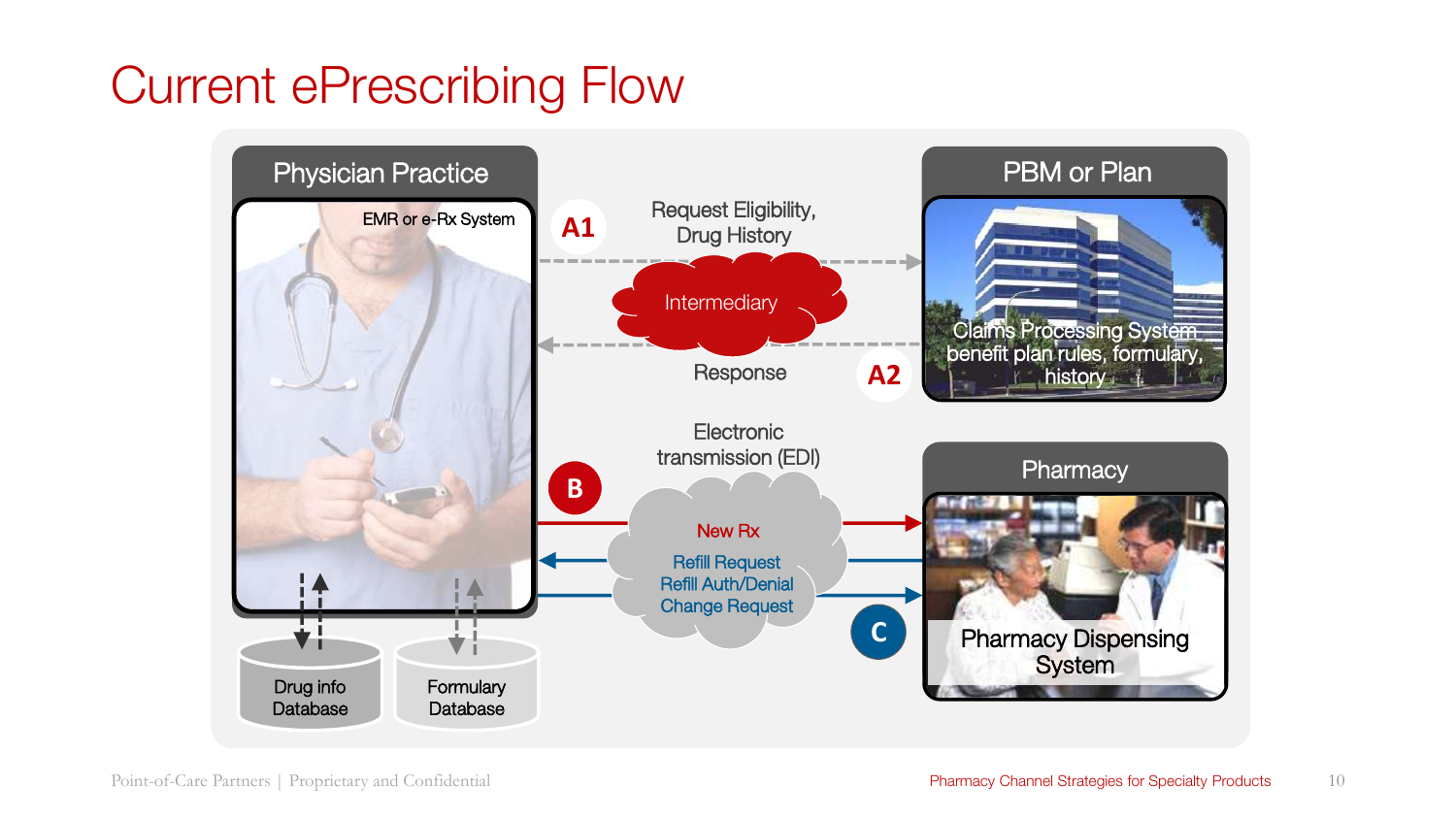# A Vision for the Future

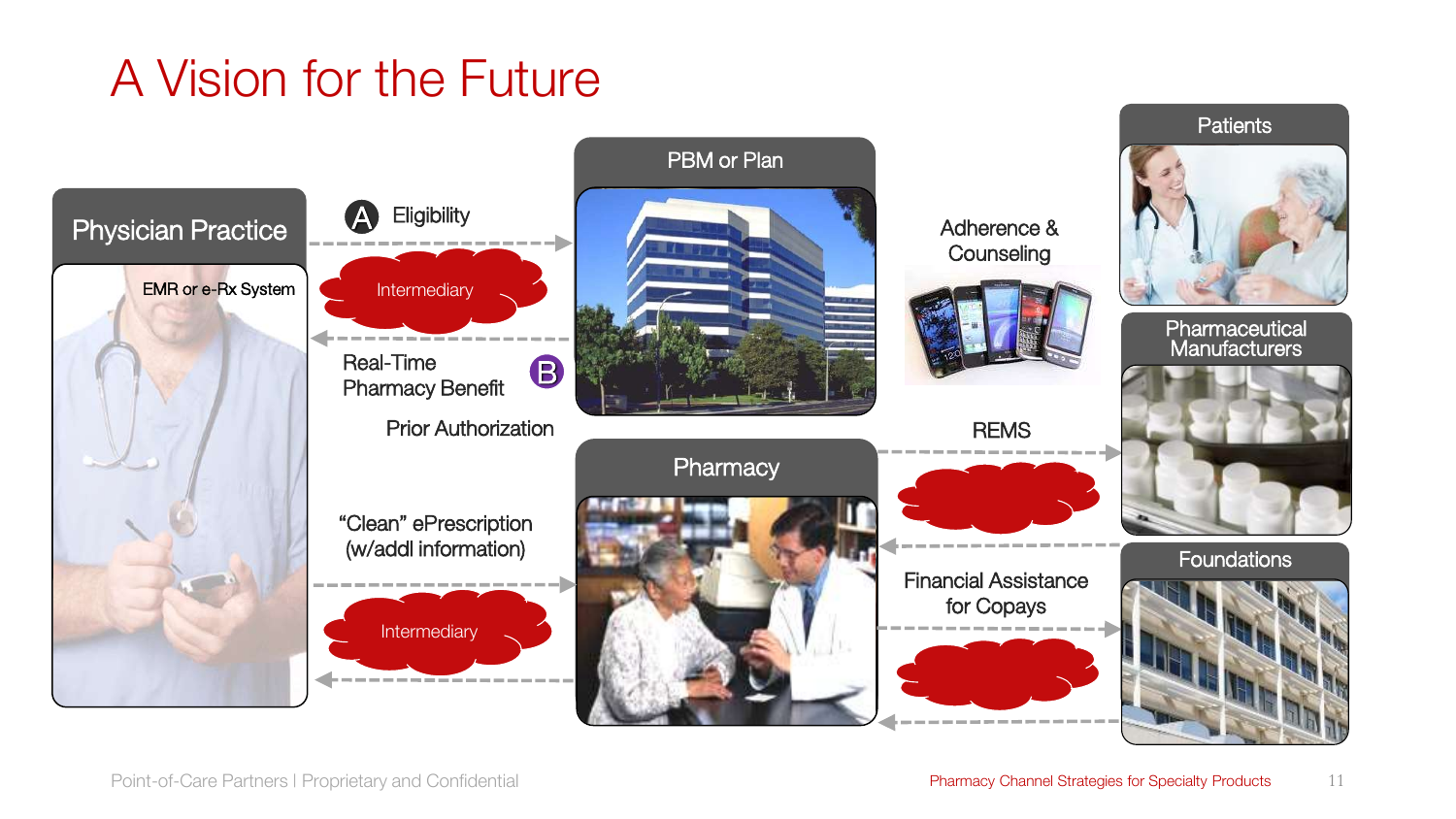## Reimbursement Hub Goals

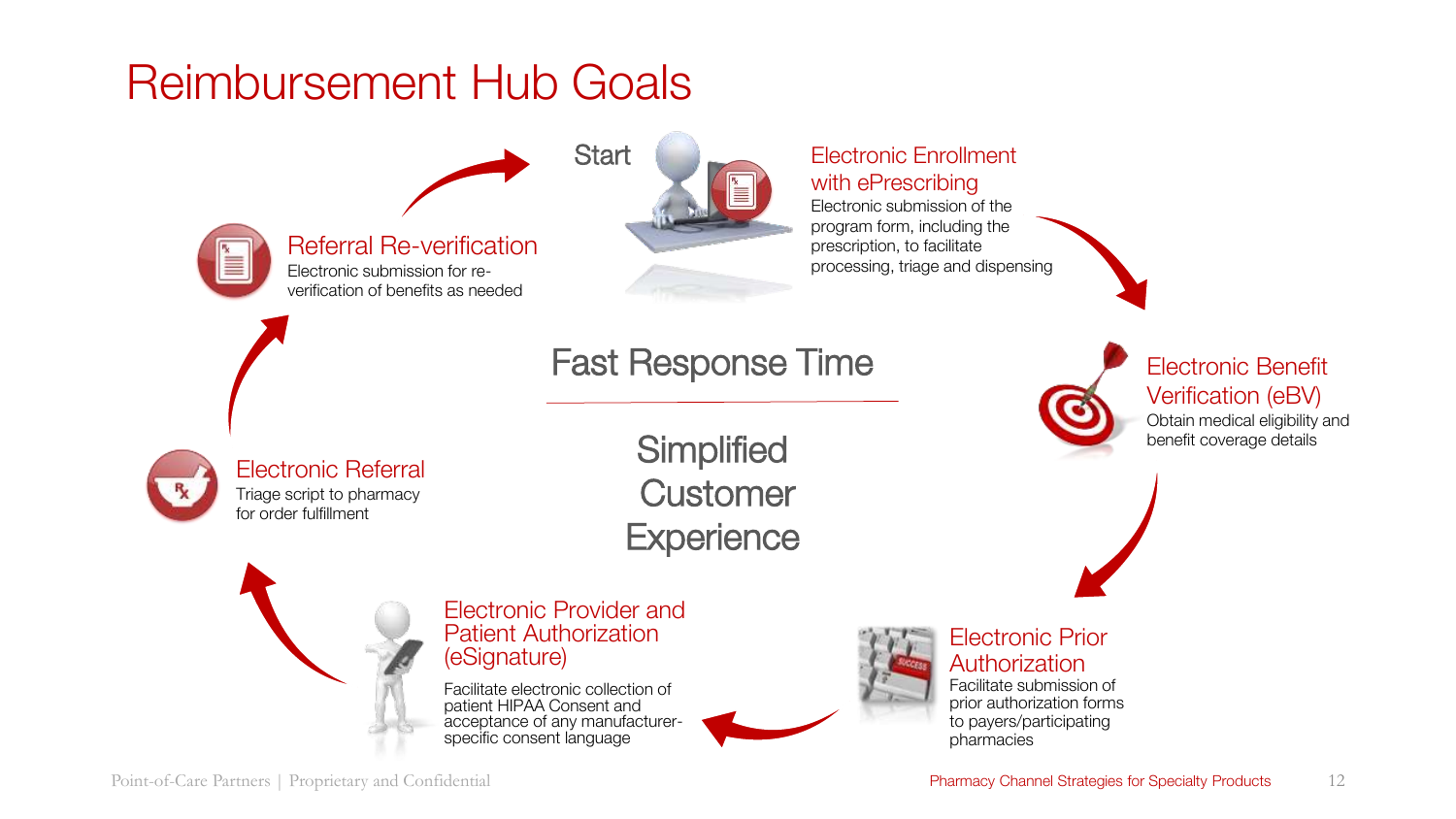## Manufacturer and Specialty Pharmacy Patient Assistance Programs

Hub services help patients navigate all of the potential discount programs and also provide resources to patients.

Most Hubs today are run and managed by pharmaceutical manufacturers and specialty pharmacies. HUBS continue to evolve and will play an important role in the consumer discount space



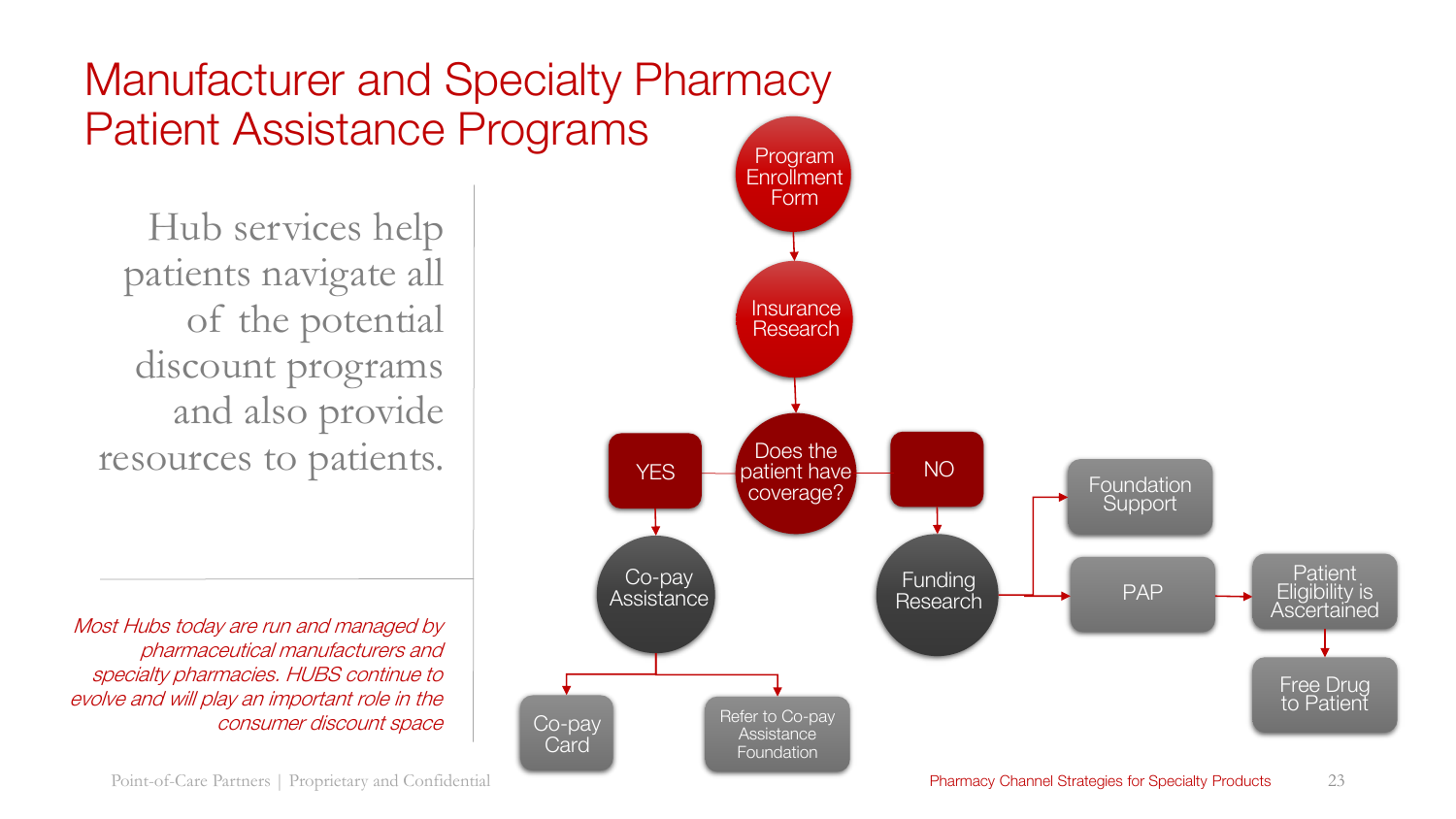## ePrescribing via NCPDP SCRIPT



Developed for the **oral-solid, single molecule medications**  traditionally dispensed in retail or mail service pharmacy. Designed to accommodate **data elements the retail or mail pharmacy requires** (drug name, dosage, quantity and *sig*).

**Insurance eligibility**  determined **before** patient arrives at physician's office.

**Formulary and some benefit information** is presented to prescriber before drug selection.

PA can now be done **electronically** through NCPDP SCRIPT Standard; prescribers can complete PA at point of prescribing, **eliminating need for pharmacy go-between.**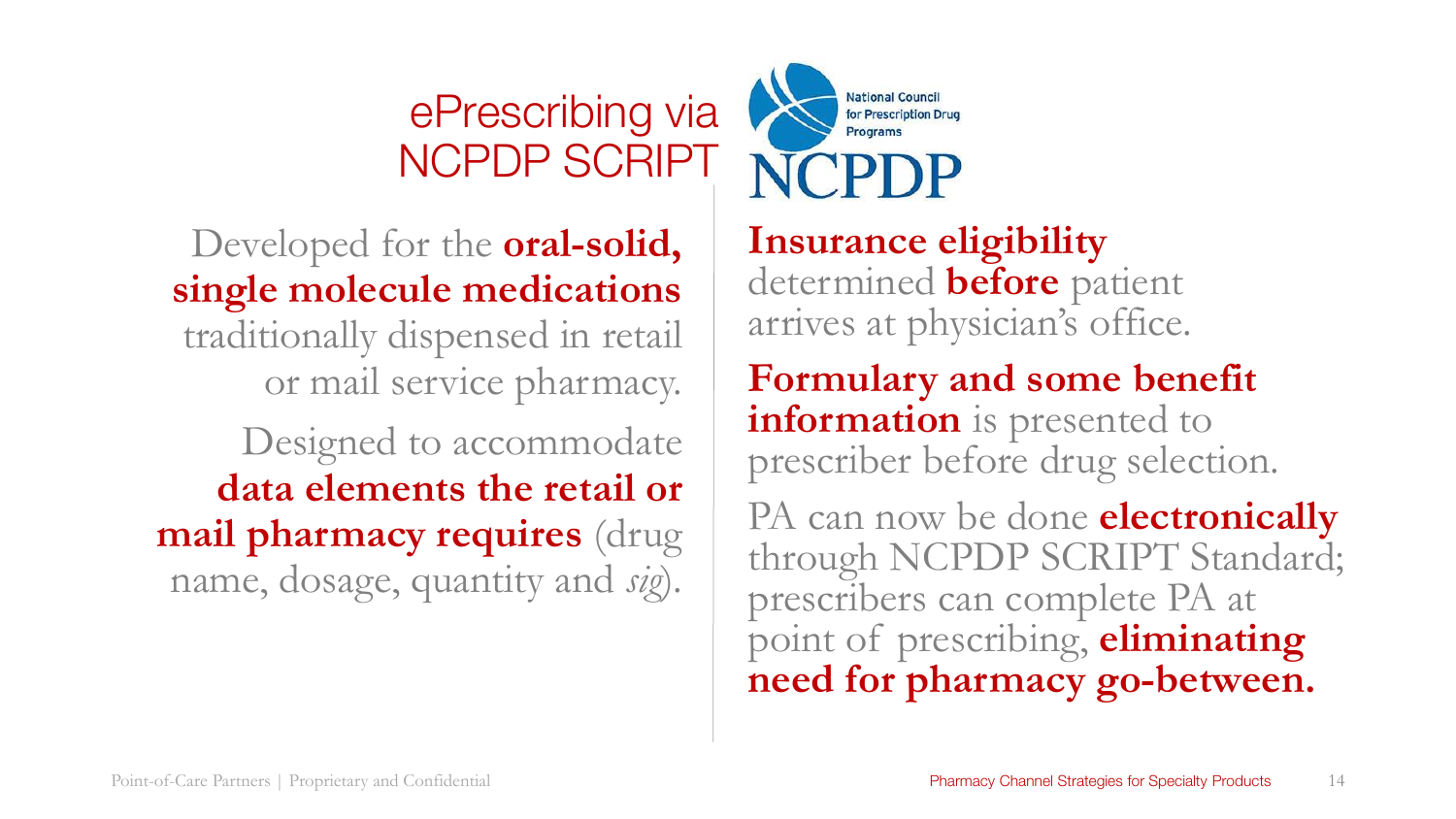NCPDP SCRIPT: Data Elements to Support Specialty ePrescribing

**Diagnosis, lab values, height, weight, allergies and other indicators** needed to fill specialty prescription.

### **Patient contact information**  to facilitate delivery and

clinical services, and enroll patient in assistance programs.

### **Insurance policy number**

to determine eligibility – pharmacy vs. medical benefit – and **coverage/copay** information. The **status of a prior authorization request** to facilitate the billing and delivery of the specialty medication.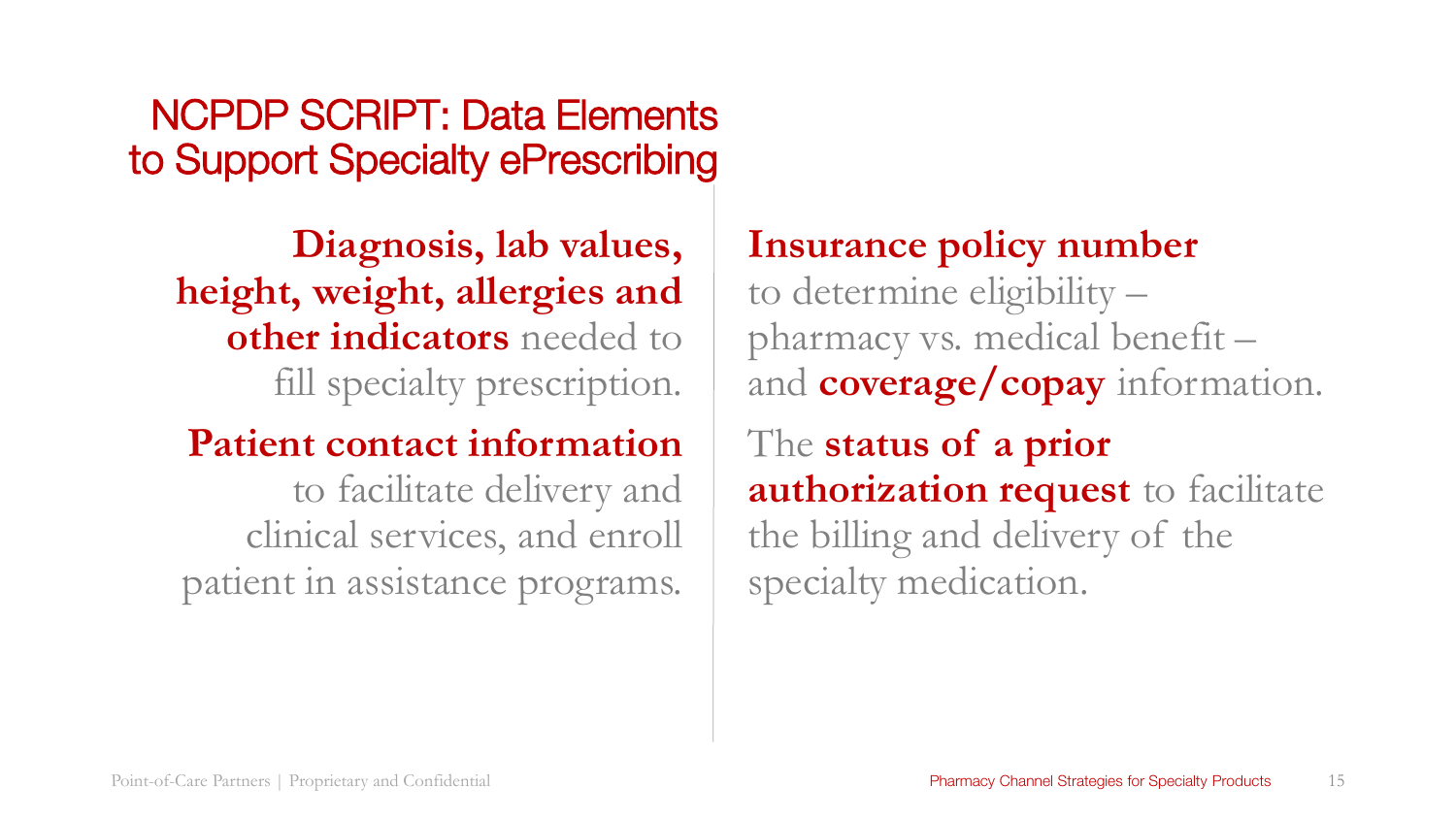## Electronic Prior Authorization



Source: CoverMyMeds

- Retrospective and prospective models emerging in the marketplace
- Retrospective being conducted in a proprietary manner
- Industry movement toward **prospective**
- Prospective ePA officially approved as part of the SCRIPT standard in July, 2013
- Standardized retrospective process on-hold
- Standardized questions being addressed
- Need for standardization, evidence-based PA criteria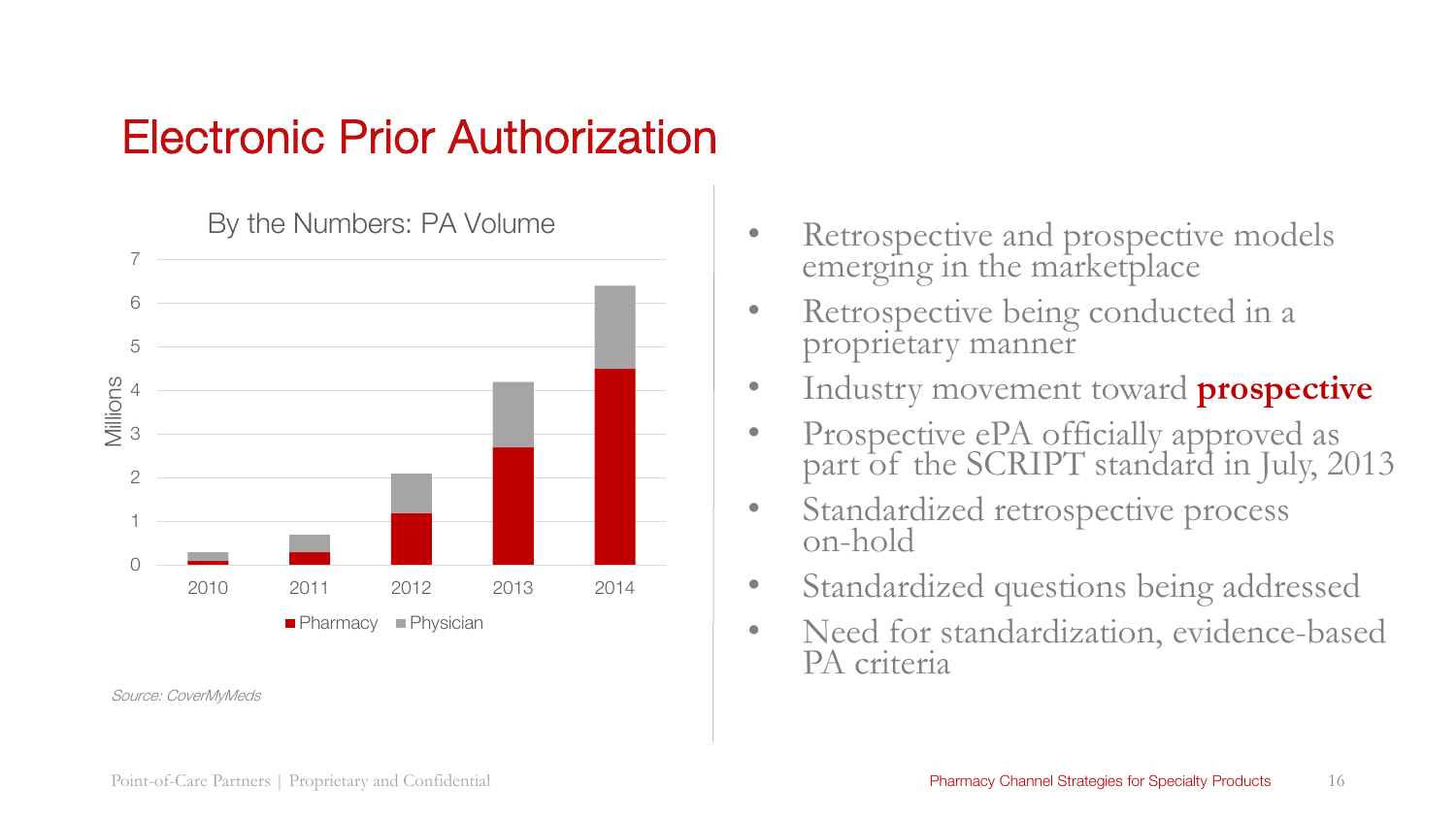### Benefits Verification



- Today still done via **phone/fax**
- Effort to bring a **standardized** electronic benefit verification to the market via the Real-Time Benefit Inquiry

### Options include using:

- NCPDP Telecommunications D.0 Standard
- X12 270/271 Eligibility Request
- NCPDP SCRIPT Standard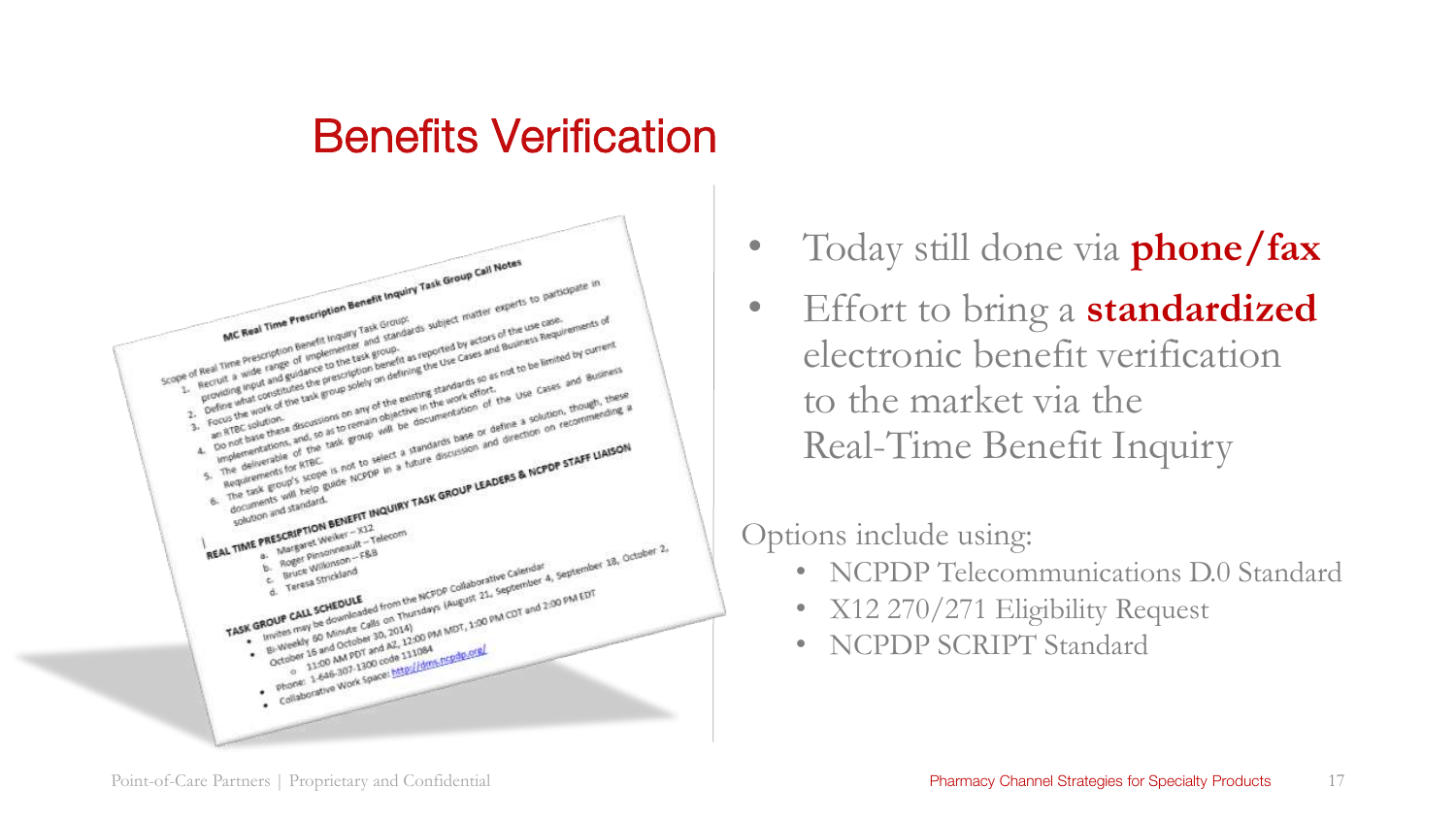## Specialty ePrescribing



- Task Group formed during Fall 2013 Workgroup Meeting
- Co-lead by Laura Topor and Tony Schueth
- Goal is to include data elements needed by specialty pharmacy in the original prescription
- Accomplishments include recommendations for:
	- Diagnosis Code
	- Patient Contact Information
	- Height/Weight
	- Inclusion of Patient Insurance Information
- Working on identifying other data elements that can be included in the transaction and means of transmittal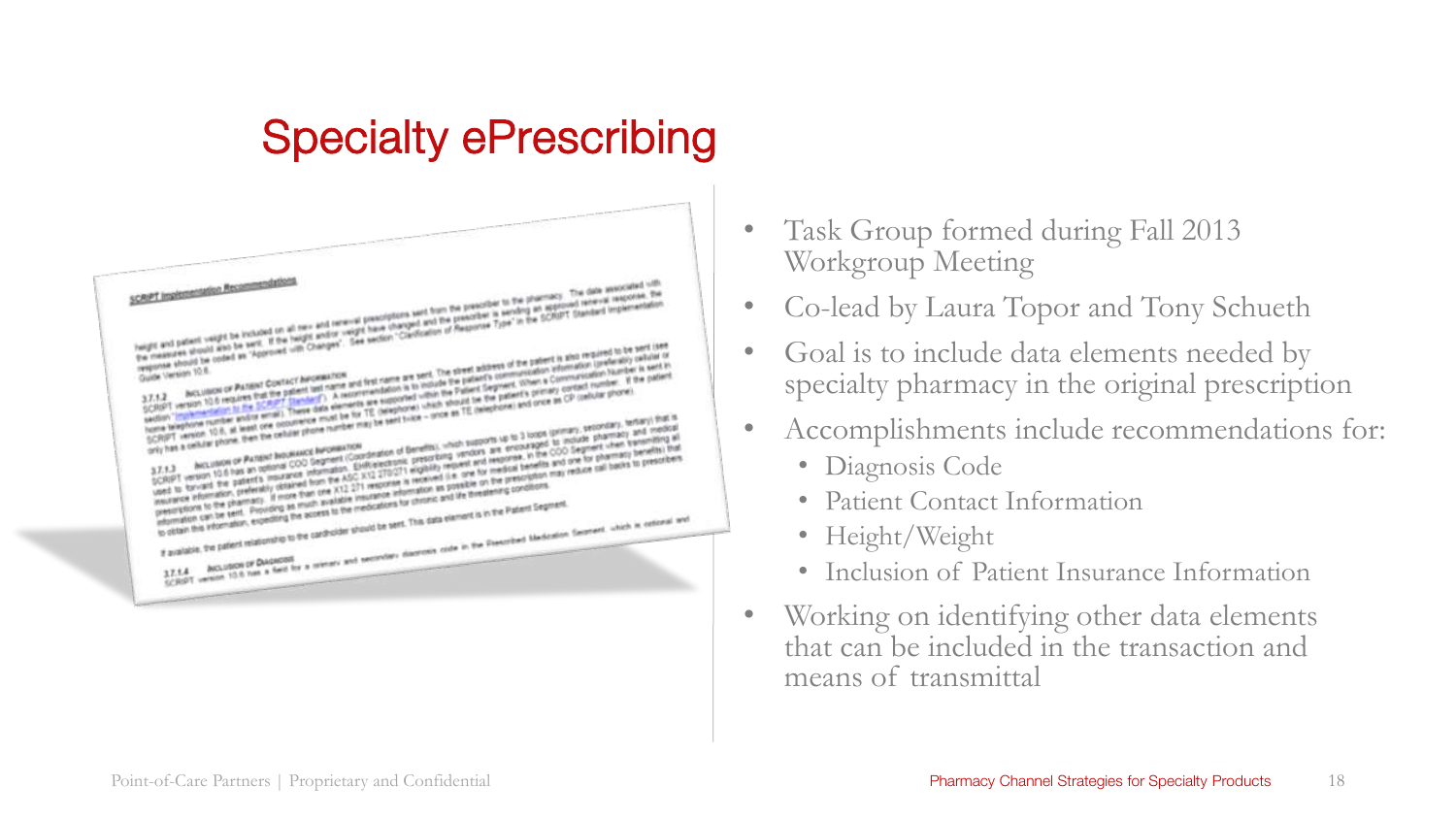

### WG 1 – Telecommunications D.0

- Supports an "in workflow" REMS solution
- Currently supports a class-wide TIRF REMS (i.e. Transmucosal Immediate Release Fentanyl)
- Enhancements successfully balloted (Version E.3) for future use
	- Also supports real-time and in-workflow prescription drug monitoring program (PDMP) reporting

### WG 11 – SCRIPT

- Standardizing the REMs process using ePrescribing transactions
- Streamline the electronic processing of REMS prescriptions from prescriber to pharmacy
- SPL "triggers" transaction in prescriber system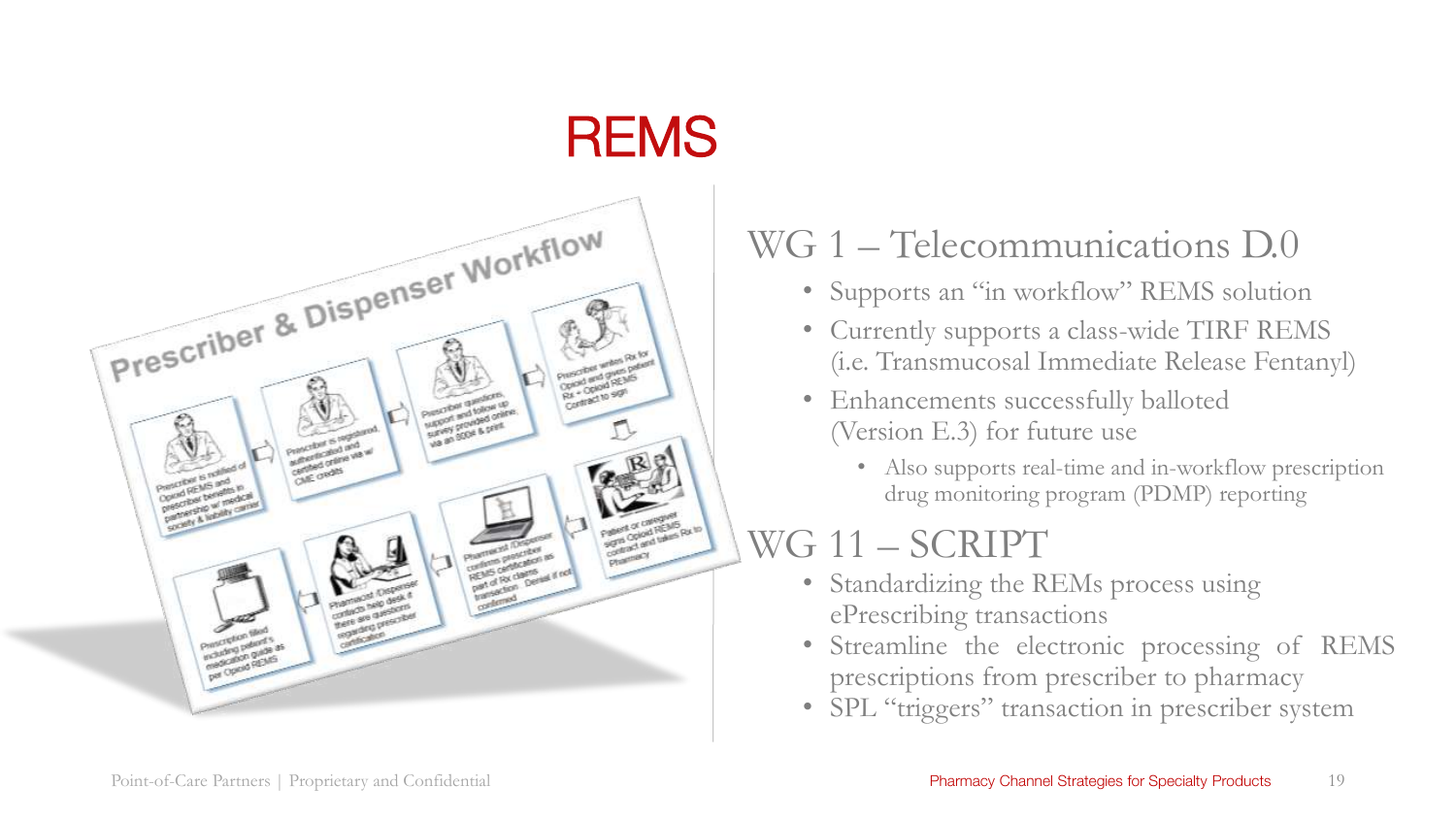## EHR Modifications for Specialty Medications

Addition of **data fields**  needed for fulfillment of specialty medications. Physician selection of

more drugs than may be currently presented.

Access to participating specialty pharmacy networks. **Timely updates** to specialty formularies.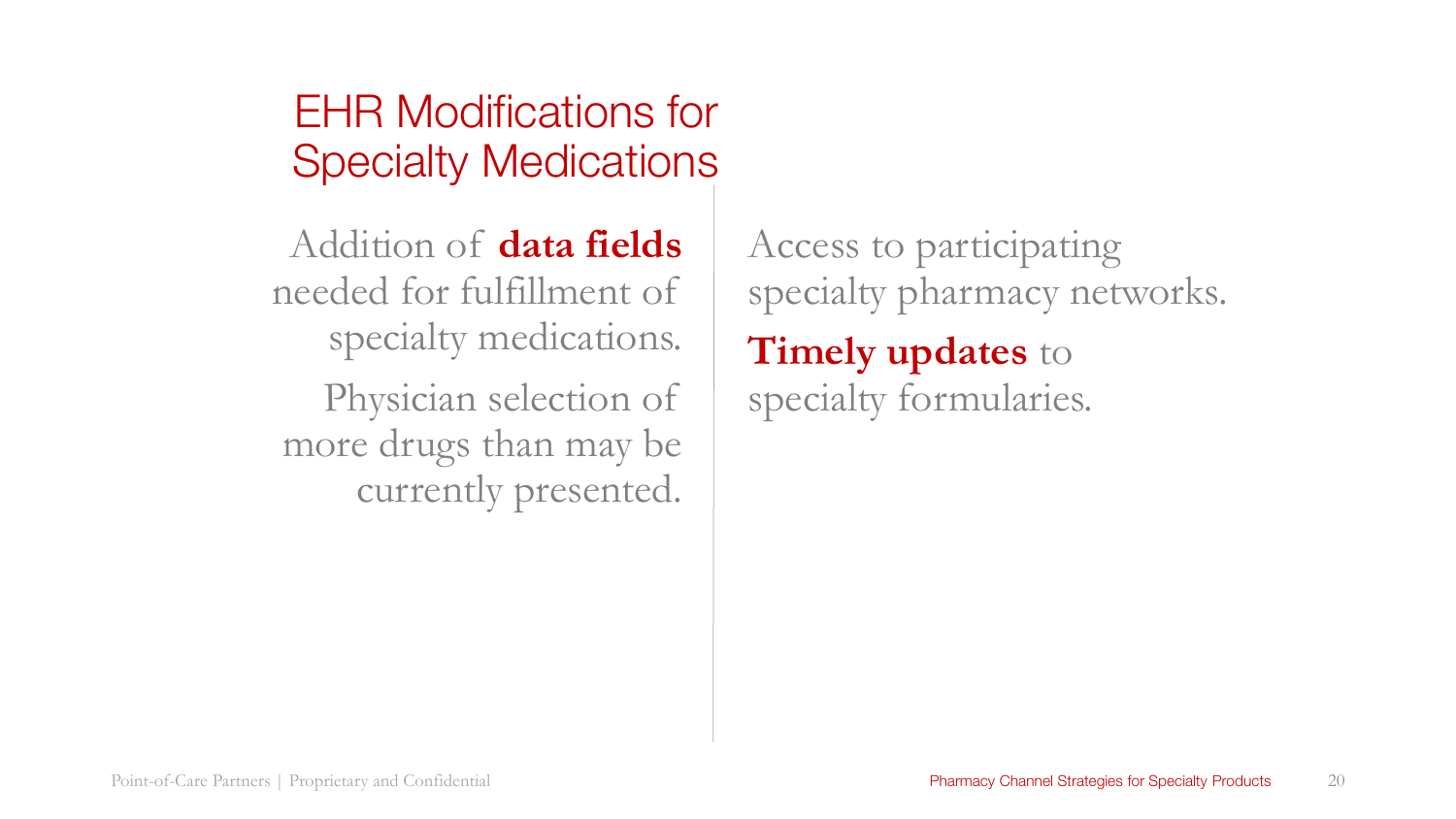## Current Opportunities

Making ePrescribing for specialty medications a **mandatory requirement** for Medicare Part D.

Medicaid can help **reduce costs**, as well as help **track expenditures**, **improve outcomes**  and mitigate **safety issues**.

**Private sector** would likely follow, and also mandate ePrescribing of specialty medications.

**Additional work** by standards developers and vendors is needed to create needed **infrastructure modifications and enhancements**.

Providers need to understand the value proposition for specialty ePrescribing, such as:

- **better workflows**
- **reduced overhead**
- **improved quality of care**
- **patient safety**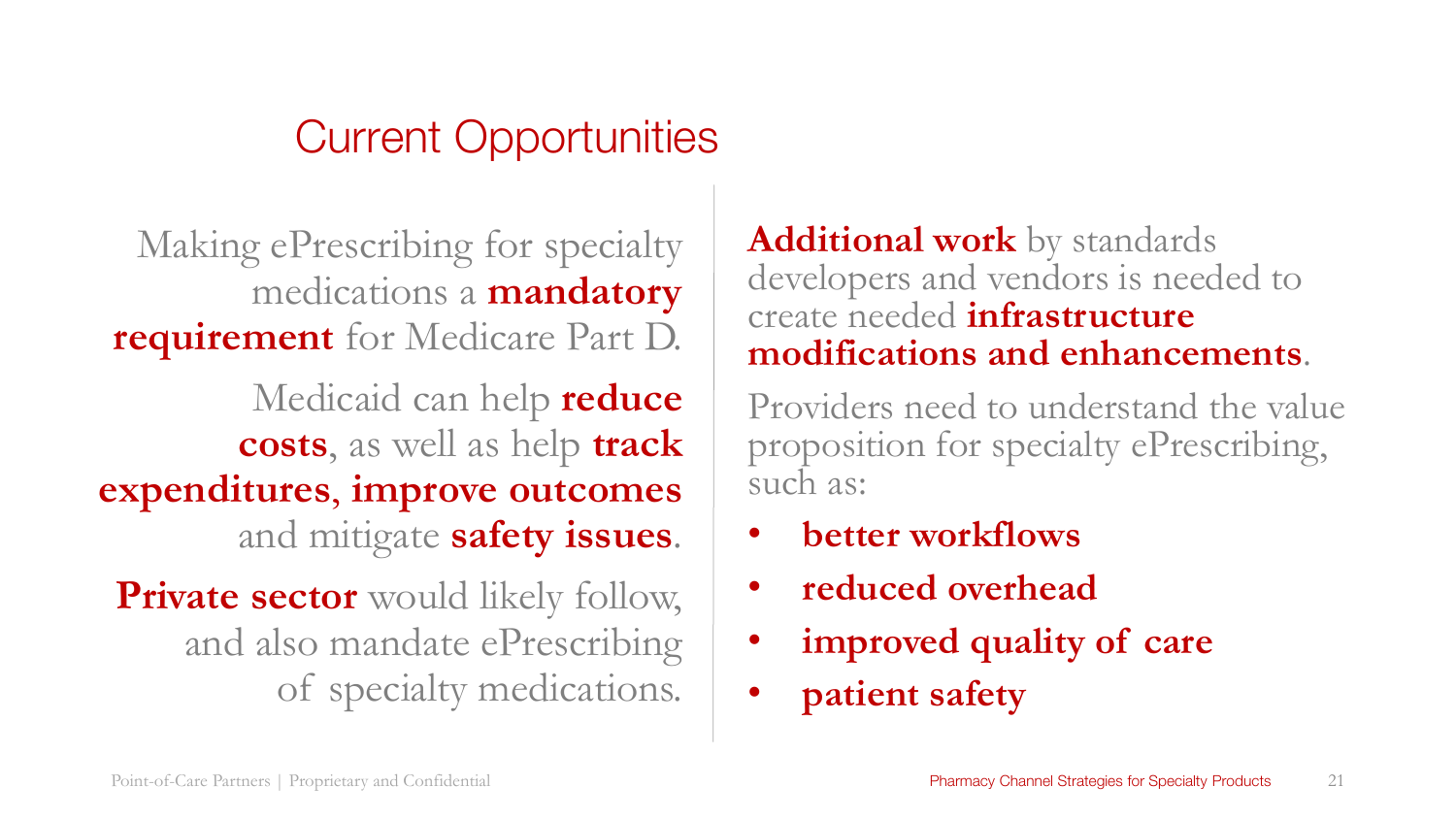### Current Opportunities

Additional stakeholder input is needed to ensure the emerging NCPDP standard **works for all parties involved** in the dispensing of specialty medications.

### **Next Calls:**

Monday, July 13 and Monday, July 27 3-4 EST

Register at NCPDP Collaborative Workspace:

<http://dms.ncpdp.org/>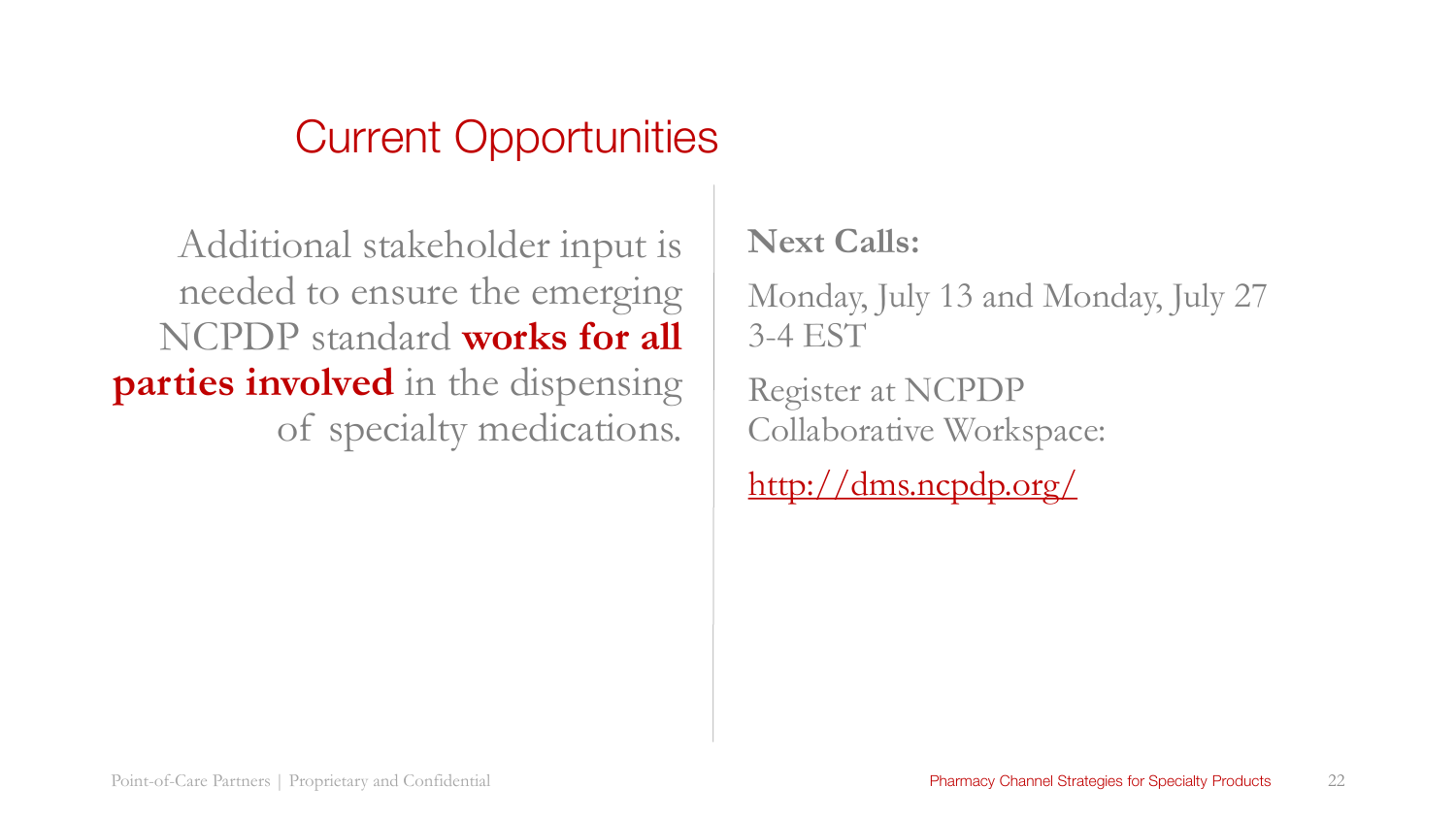# The time is right and it is the right thing to do.